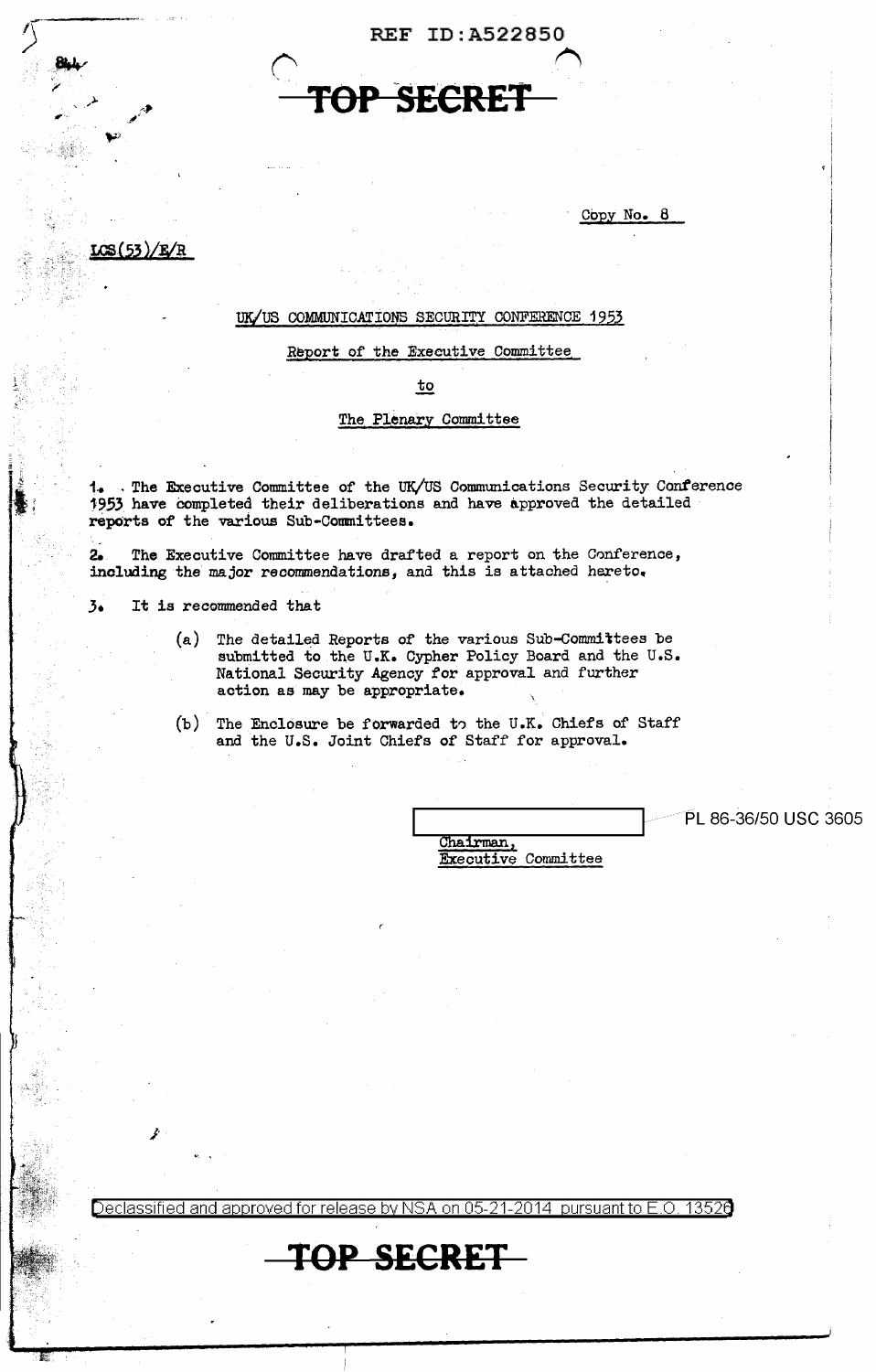REF ID:A522850

 $\bigcap$ 

# **TOP SECRET**

LCS(53)/P/R

fl •

 $\mathbf{r}$ 

# UK/US COMMUNICATIONS SECURITY CONFERENCE 1953

# REPORT

# TO THE U.K. CHIEFS OF STAFF AND THE U.S. JOINT CHIEFS OF STAFF

1. In accordance with the agreement reached by the U.K. Chiefs of Staff and tne U.S. Joint Chiefs of Staff following the 1952 UK/US Communications Security Conference, the 1953 UK/US Communications Security Conference has been held in London. It was preceded by two weeks of informal discussions between U.K. and U.S. Engineering and Security experts.

- 2. During the Conference the following subjects were discussed:
	- a. Replacement of the existing Combined and NATO High Grade off-line general cryptosystem.
	- b. Other off-line cypher machines.
	- c. On-line teletypewriter 'cypher machines.
	- d.. Speech security equipments. ·
	- e. Facsimile security equipments.
	- *t.* Non-machine off-line cryptosystems including special purpose crypto-devices and systems.
	- g. Transmission security, as distinct from cryptographic security.
	- h. The security of non-communications transmissions, including navigational aids, IFF and data transmission.
	- i. Crypto-material production equipments.

3. The Conference included a full and frank exchange of views on all the items listed above, demonstrations of such equipments as could be made available and a number of visits to establishments engaged in research and development of communications security equipment.

4. During the course of the Conference, there were, as in 1952, independent discussions regarding the production of cryptomaterial required for Combined and NATO communications. The allotment of tasks between the  $\bar{U}_nK$ , and the U.S. was agreed and there was a valuable exchange of production techniques and procedures. There were also useful discussions, outside the Conference, of communications procedures having security aspects and progress was made towards uniformity of practice and improved security.

*5.* The enclosed Reports of the various Committees which discussed the items listed in paragraph 2 above were approved by the Conference and have been submitted to the U.K. Cypher Policy Board and the U.S. National Security Agency.

/The

TOP SECRET-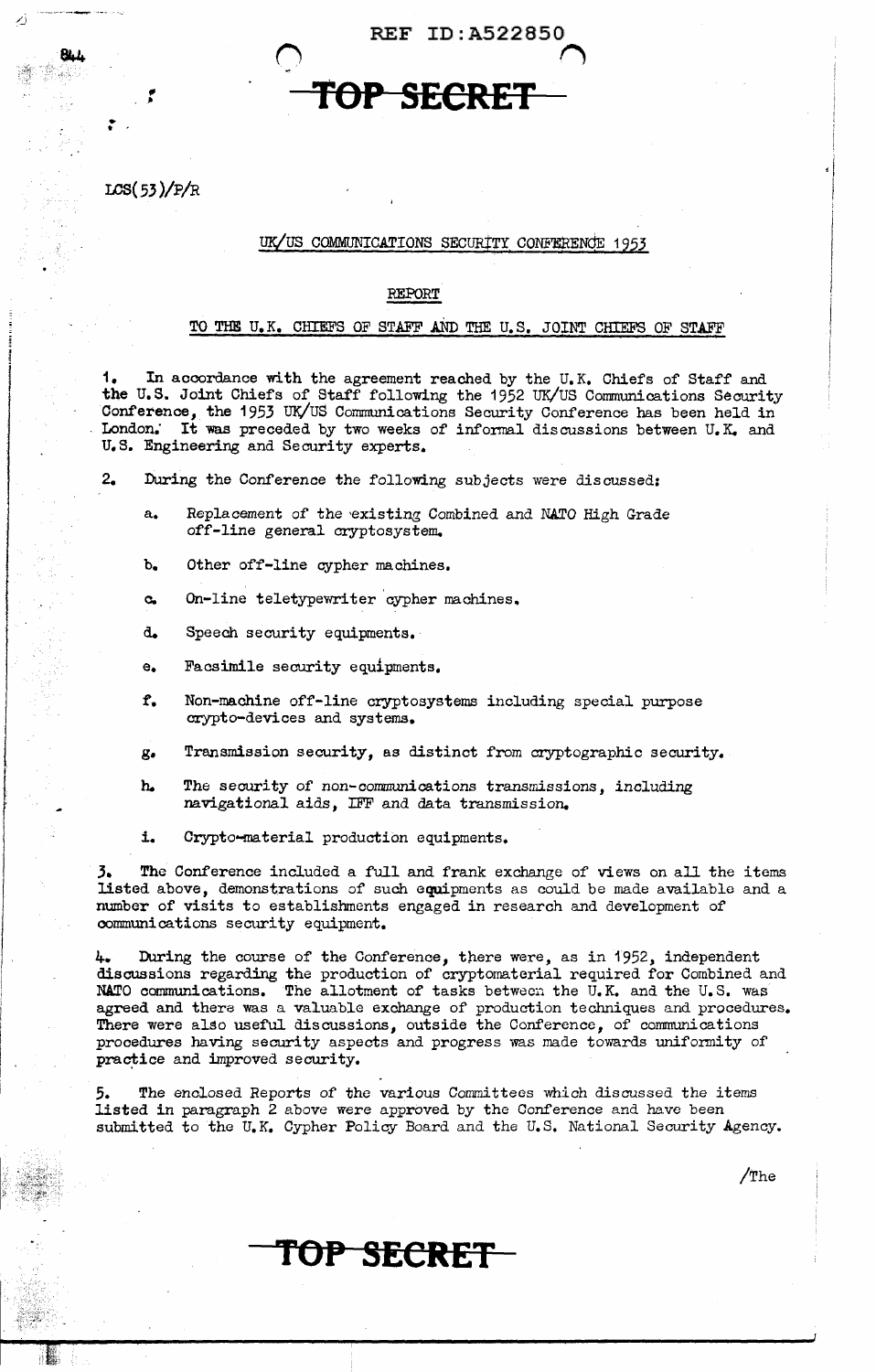

# $- 2 -$

The highlights and major recommendations of the Conference were as follows:- $\cdots$ 

# a. Replacement of the existing Combined and NATO High Grade off-line general cryptosystem

The U,K. have accepted the U.S. cryptoprinciple embodied in the AFSAM  $7$ , now in production in the U.S.A. The new U.K. off-line machine, at present in the development stage, will embody this principle but as the U.K. machine is not expected to be in position before 1960, the U.S. will make available some  $3,500$  AFSAM  $\overline{7}$  machines to the U.K. until the U.K. machine is available, and some *3,000* machines to other N&TO countries, probably in time to introduce this system for Combined and NATO communications by 1st July, 1956. The U.K. and U.S. security experts have agreed that the security provided by the existing LUCIFER system (CCM) is acceptable in the meantime. The Conference recommends that ultimately the cryptoprinciple embedied in the AFSAM 7 should be adopted for Combined and NATO third level use.

## b. On-line teletypewriter cypher machines

Operational demands for equipment of this kind are greatly in excess of its availability. The U,K, and U.S. have a very limited number of on-line equipments in existence and others are in course of development. Long-term plans will aim at the maximum degree of standardisation, thereby reducing the lack of flexibility of communications and difficulties of maintenance caused by the present situation,

### c. Spurious emissions which endanger communications security

The Conference agrees that radiation, conduction and induction from communication and crypto devices are potentially grave sources of insecurity, This subject is receiving detailed examination by both countries,

## d. Speech security equipments

No speech security equipments suitable for Combined and NATO use are available at present. The U.K. and U.S. have a number of projects under development for strategic and tactical uses but as yet these have not been subjected to field trials,

# e. Facsimile security equipments (CIFAX)

The U.K. and the U.S. have specific projects for black/white CIFAX under test but it is as yet too early to consider one to meet Combined requirements.

As the CAN-UK-US JCFCs have already agreed that multi-channel sub-carrier frequency modulation is the best method of transmission for CIFAX for other than short distance ground-wave HF radio links, the Conference recommends that the Communications Equipment Panel of the JCECs be invited to agree a technical specification for a multichannel SCFM transmission system for Combined use with CIFAX.

/f.

# **TOP SECRET**

(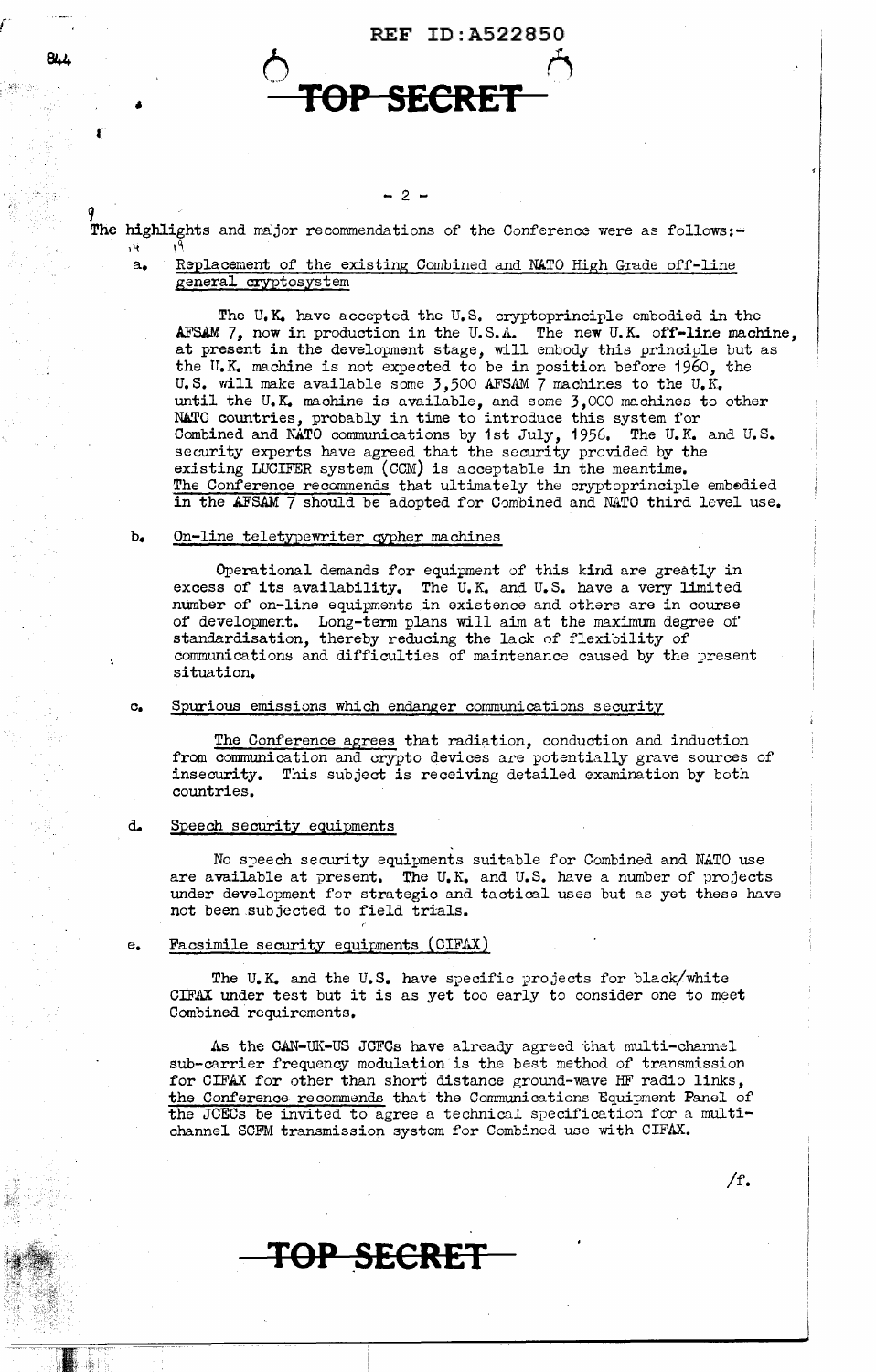



- *3* -

## f. Transmission security

**RILL** 

The Conference was greatly concerned that in peace time unclassified messages are transmitted in plain language by insecure means. Such messages not only lead to the revelation of intelligence but they tend to nullify the good that can be achieved by otherwise sound security practices. This is true for two reasons: because compilations of individual unclassified items often provide intelligence of Secret or even Top Secret classification, and because plain language messages, related externaily to cypher messages, can jeopardise the security of the latter and of the address procedures employed with them.

Other aspects of transmission insecurity were also examined, e.g. call signs, unchanging frequencies, external characteristics of encrypted messages.

The Conference was aware of the serious operational difficulties involved in finding a solution to these problems and recommends that small Working Groups of security advisers and users should be set up by the U.K. and the U.S. to study these problems and propose their solution. The results should be exchanged between the  $U_nK_n$  and the U.S. and, on the basis of these, Combined plans should be made.

## g. N~n-communications transmissions

Neither the U.K. nor the U.S. cryptographic agencies were at this stage able to put forward any practical solution to the problem of providing security for such transmissions. It was considered that insufficient effort was as yet avai1able for detailed study, even on a theoretical basis. If this study is to be undertaken, additional personnel or an alteration in priorities would be necessary.

On the subject of the use of SIF with IFF Mark  $X$ , the Conference recommends that the attention of the CAN-UK-US JCECs should be directed to the fact that the security agencies of both countries agree:

- (1) that the present proposal for using SIF with IFF Mark  $X_{\bullet}$  with code-changing on Mode I is insecure as an identification system;
- ( 2) furthermore, that the personal arid 'functional identities of Modes II and III could be a valuable source of intelligence to an enemy;
- (3) that the CAN-UK-US JCECs be invited to restate the security requirements for a system to operate in conjunction with IFF Mark X. This specification should contain information about the degree of confidence in the identification required, and the amount of risk which would be acceptable,
- $(4)$  that when the security requirements have been received from the CAN-UK-US JCECs the cryptographic agencies of the U.S. and the U.K. should make joint technical rroposals for a new and secure IFF system,

**TOP SECREF** 

/h.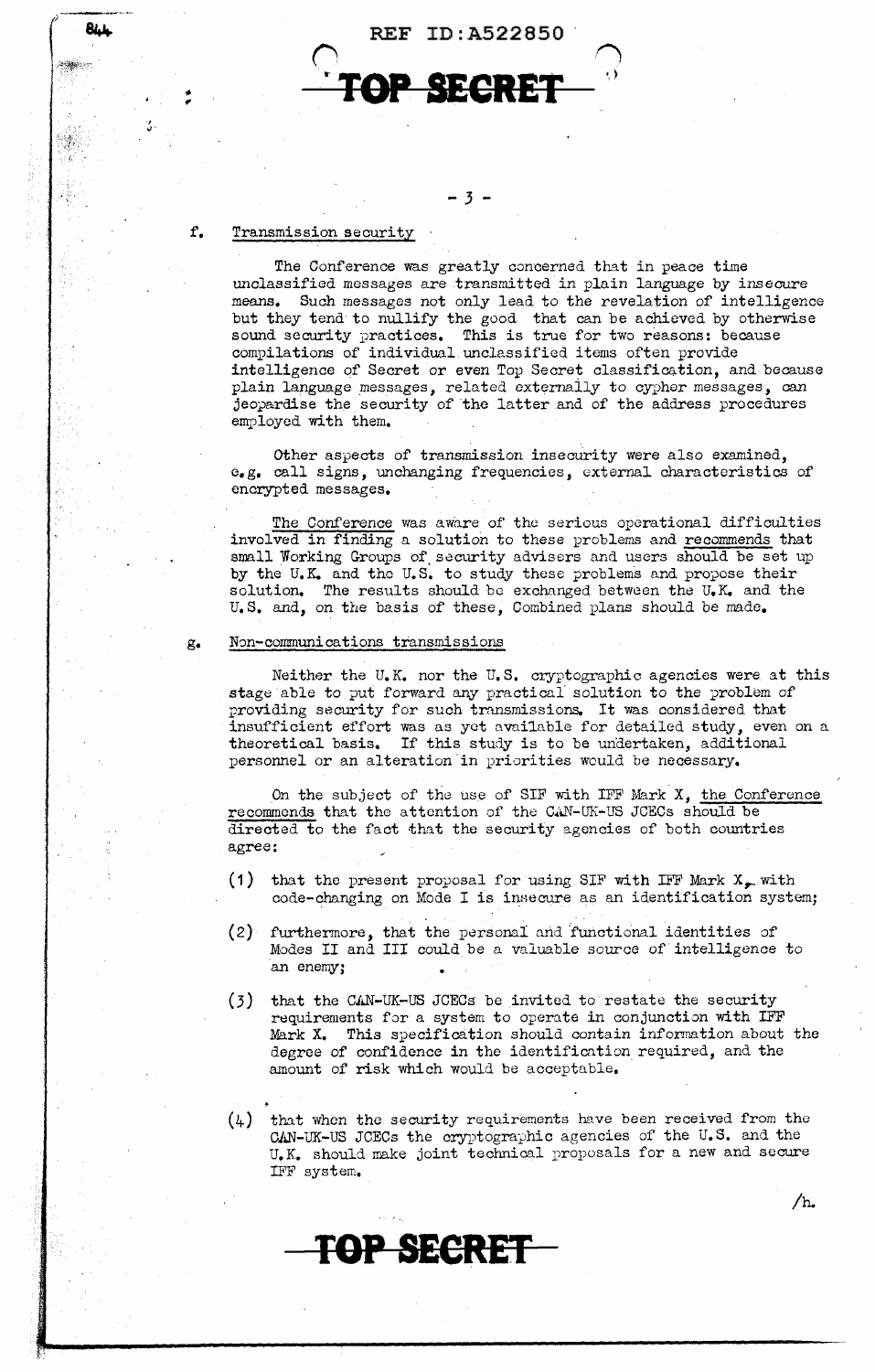

#### Weather cryptosystems  $h<sub>i</sub>$

**844** 

The Conference agrees that the CCM should be adopted as the off-line machine system requested in the NATO Meteorological Plan and recommends that urgent action should be taken to secure acceptance through the CECS of the Standing Group with a view to placing the material necessary to implement the plan in position by the 1st May, 1954. Very early provision should be made to equip a key circuit with suitable teletypewriter security equipment.

#### $\mathbf{1}$ . Communications Security Development Programme

The Conference considers substantial economy of development resources on both sides of the Atlantic could be achieved if a directory were compiled showing the Combined and NATO communications security requirements and then a combined programme for communications security equipment were evolved from it.

The Conference recommends that the C.P.B. and N.S.A. should prepare such a directory and programme.

#### Exchange of equipments and components j.

The Conference recommends that as a regular procedure each nation provide to the other on an indefinite loan basis, for test and examination, engineering and first production models of components and equipments of mutual interest; and that if exchange is not practicable the equipment should be subjected to an agreed series of tests in the parent country.

#### Effects of advances in electronics k.

Advances in electronics and circuitry will have a profound effect upon crypto-operations, supply and maintenance as they are practised to-day. For this reason, thought and planning by the Services are required now if they are to be in a position to enjoy the full benefit of the advantages offered by electronic crypto equipments when they become available.

#### $\mathbf{L}$ Co-ordination of Cryptographic and Communications Equipment Development

**TOP SECRET** 

The present practice of almost independent development of cryptographic equipment and certain forms of communications equipment has at times led to incompatibility of one with the other. It is necessary that cryptographic equipment be designed to suit the requirements of the communications system or, where necessary, the communications equipment and practices be adjusted to make possible the utilisation of an acceptable cryptographic system.

The Conference recommends that the necessary steps be taken to ensure that such communications security as is required should be considered at the time when the Staff and Operational Specifications and/or Military Characteristics for communications equipment are being formulated.

 $/m_{\bullet}$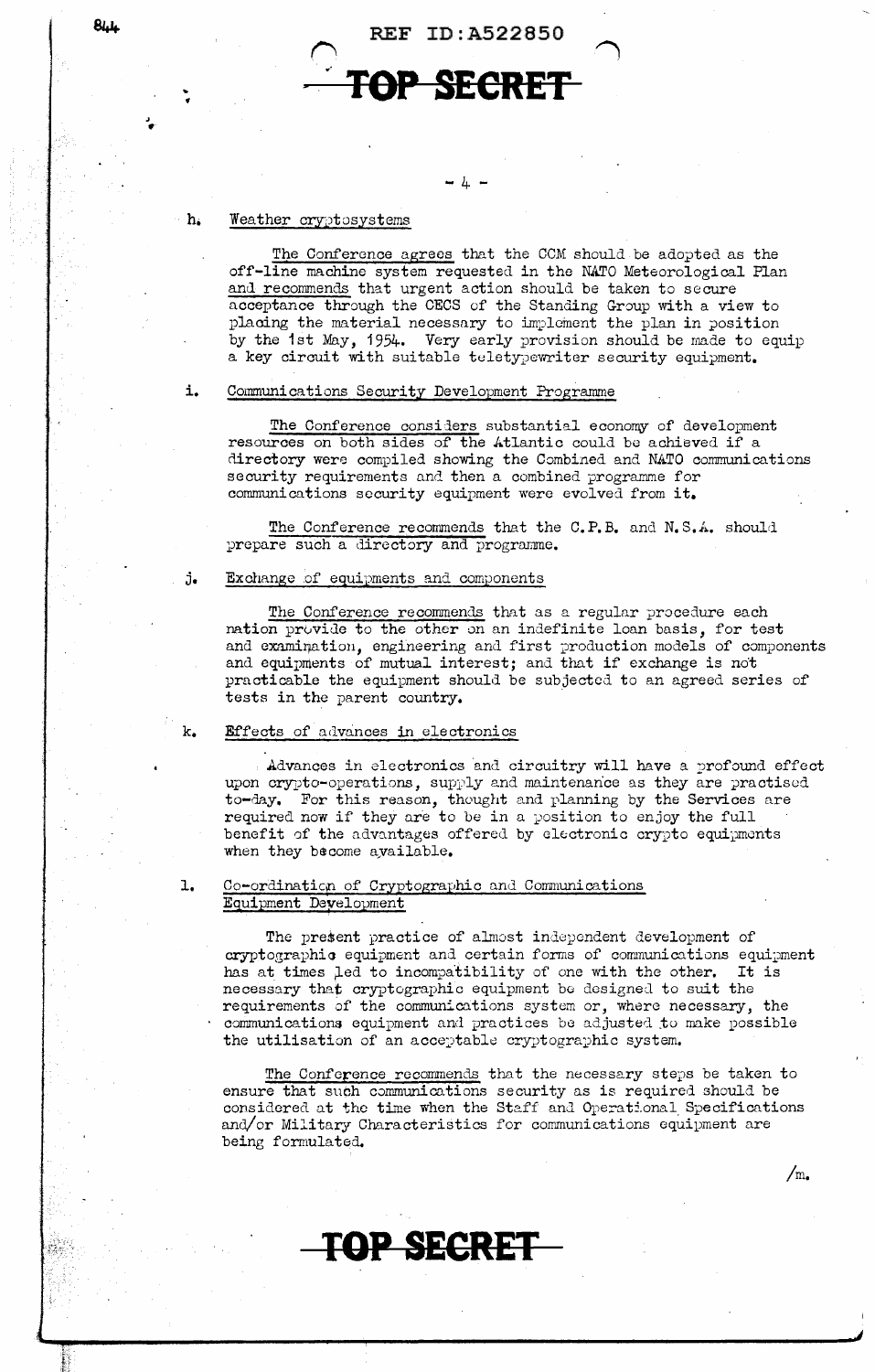REF ID:A522850

# **l'OP SECRET**

# $-5 -$

#### *m.*  Operating and Maintenance

The development authority must maintain close co-ordination with the user Services so that the operating and maintenance requirements are made known at all stages in the development. Thus, users may weigh the need for the equipment against the maintenance and training requirements and, if necessary, the development authority may adjust the design to meet the operating and maintenance problem.

The Conference recommends that there be consultation between the development engineers and the engineers and communicators of the Services as early as possible in the process of development of each equipment in order to achieve these ends.

## n. Standards of Security Requirements

During the Conference the U.K. and U.S. security advisers prepared an agreed method for the technical statement of security assessments of cryptosystems and the Services have adopted a method of expressing their security requirements; these will be of mutual assistance in deciding whether a proposed cryptosystem affords adequate security.

- o. Future Liaison
	- (1) Working Staff. The Conference recommends that there should be an exchange, on a semi-permanent basis, of working cryptanalysts and engineers from the research and development establishments of the two nations; and that details should be worked out between CPB/GCHQ and NSA.
	- $(2)$  Visits. The Conference recommends that the visits of engineers and security experts, independently of the Conferences, as already authorised (1952 Conference Report paragraph 11e) should continue.

# 6. Next Conference

The Conference recommends that the next Conference should be held in Washington in September/October, 1954, the programme to be agreed later in the light of developments in the meantime.

PL 86-36/50 USC 3605

W.F. Friedman. Chairman, U.S. Delegation.

for Chairman. Cypher Policy Board.

| LONDON.                     |  |
|-----------------------------|--|
| <u>10th November, 1953.</u> |  |
|                             |  |

I /

**TOP SE£RET** 

 $844$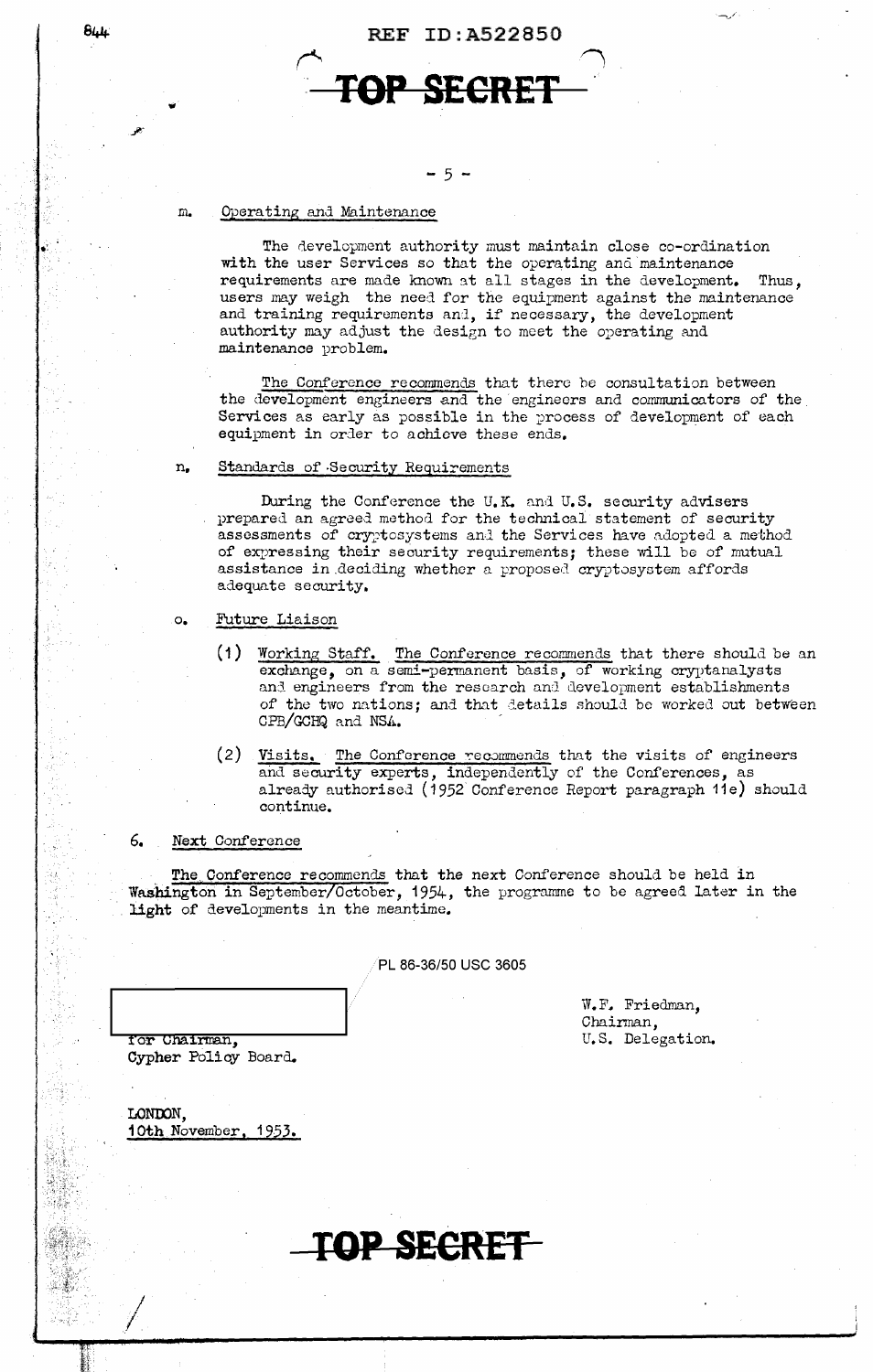|  | REF ID: A522850 |  |
|--|-----------------|--|
|  |                 |  |
|  | TOP SECRET      |  |
|  |                 |  |

 $LCS(53)/E/R(Draft)$ 

**844** 

# UK/US COMMUNICATIONS SECURITY CONFERENCE 1953

Report of the Executive Committee

to

# The Plenary Committee

1. The Executive Committee of the UK/US Communications Security Conference 1953 have completed their deliberations and have approved the detailed reports of the various Sub-Committees.

2. The Executive Committee have drafted a report on the Conference, including the major recommendations, and this is attached hereto.

*,3.* It is recommended that

(a) The detailed Reports of the various Sub-C0mmittees be submitted to the U.K. Cypher Policy Board and the U.S. National Security Agency for information and further action as may be appropriate.

(b) The Enclosure be forwarded to the U.K. Chiefs *of* Staff and the U.S. Joint Chiefs of Staff for approval.

**TOP SECRET** 

PL 86-36/50 USC 3605 Chairman, Executive Committee

bofy the. 3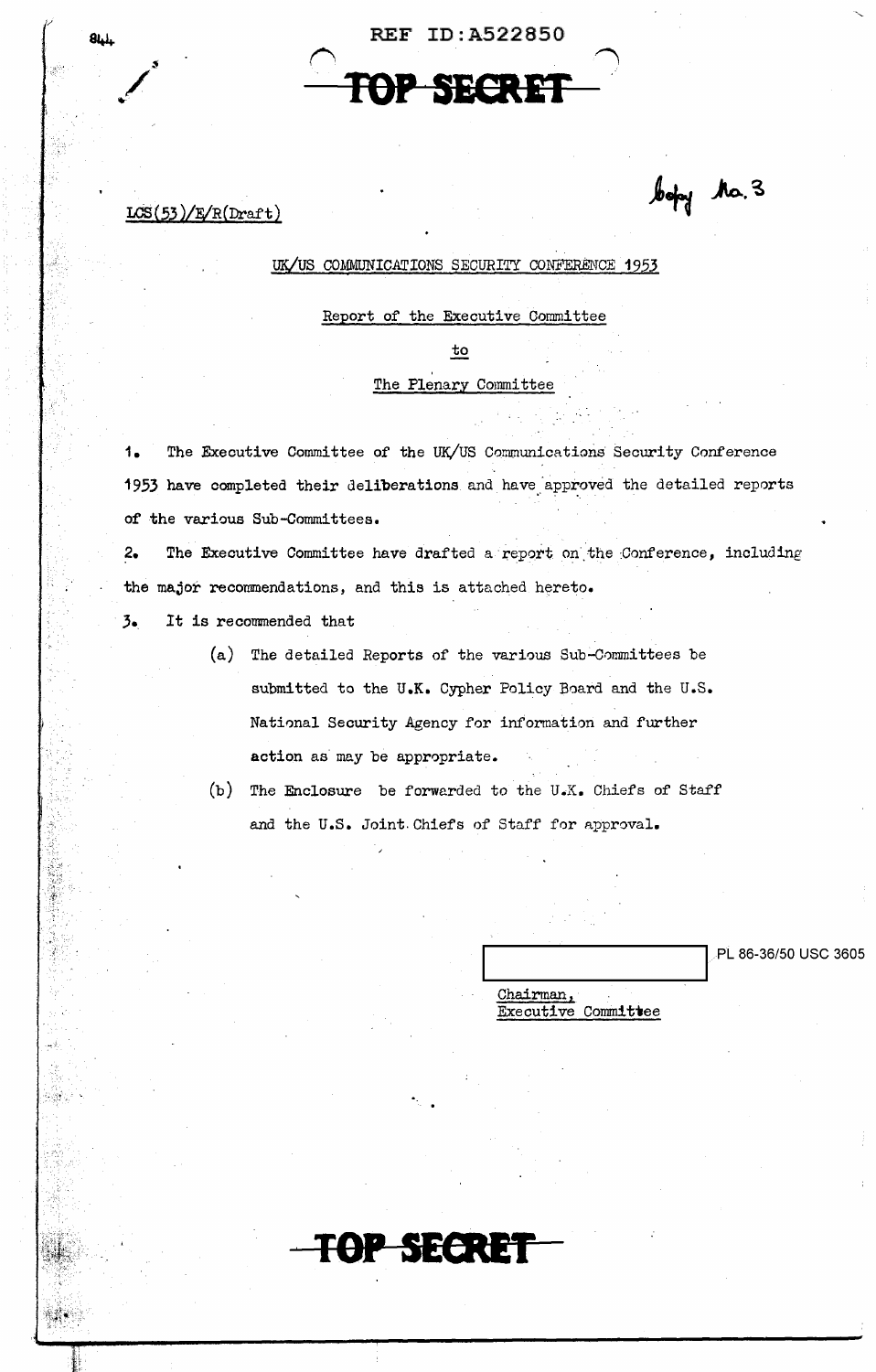$LOS(53)/P/R$  (Draft).

# Report

H

to the U.K. Chiefs of Staff and the U.S. Joint Chiefs of Staff of the UK/US Communications Security Conference 1953.

1. In their endorsement of the Report of the UK/US Communications Security Conference which was held in Washington in May/June 1952 the U.K. Chiefs of Staff and the U.S. Joint Chiefs of Staff agreed that,

- (a) The next Conference should be held in London in 1953.
- (b) That a fortnight should be provided before the Conference opens for discussions between U.K. and U.S. Engineering and Security experts for examination of equipments and for visits to establishments.
- (c) That the Conference itself/should be in the following two phases, held concecutively:
	- (i) Phase I: Preparation by the Engineering and Security experts of Reports listing and assessing equipments available and under development.
	- $(i)$  Phase  $\vec{\mu}$ : Meeting between U.K. and U.S. communications staffs and representatives of CPB and AFSAC to examine and define Combined and NATO operational requirements and, where

possible, recommend equipments to meet them.<br>I **realed by the U.K. Cheep of Stoffaux** the U.S. Sout Cheep Stof opened in London 26th October and closed on 10th November. It was preceded by two weeks of informal discussions between U.K. and U.S. Engineering and Security experts. During the Conference the following subjects were discussed:

- a. Replacement of the existing Combined and NATO High Grade off-line general cryptosystem.
- Other off-line cypher machines. ъ.:
- On-line teletypewriter cypher machines.  $\circ$ .
- Speech security equipments. d.
- Facsimile security equipments.  $e_{\bullet}$

TOP SECRET

 $/f$ .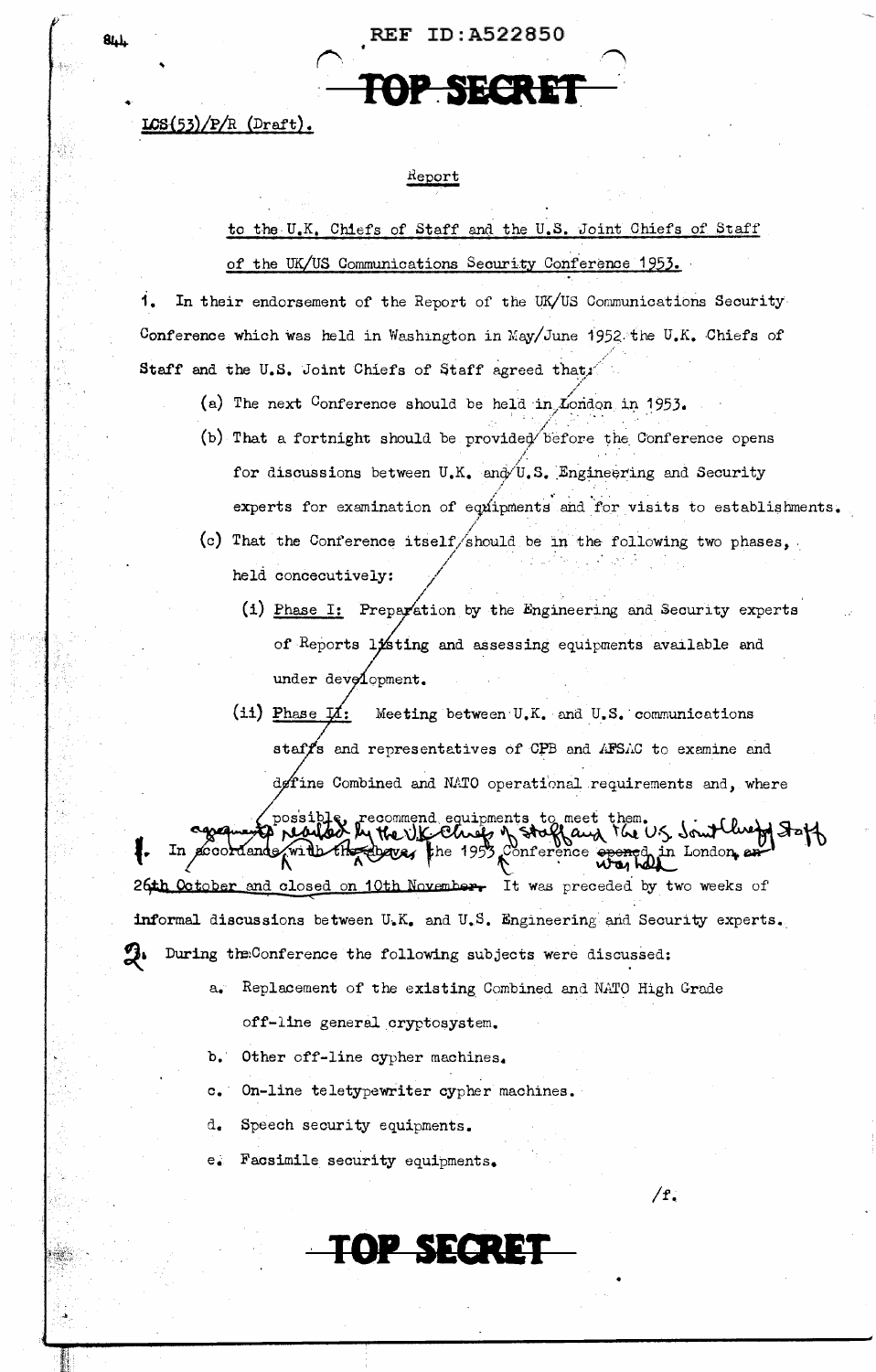# **REF ID: A522850**



Non-machine off-line cryptosystems including special  $f_{\star}$ 

purpose crypto-devices and systems.

Transmission security, as distinct from cryptographic  $g_{\bullet}$ security.

The security of non-communications transmissions, including  $h_{\bullet}$ navigational aids, IFF and data transmission.

Crypto-material production equipments. Rechtsched Reports of the various Committees which discussed the items listed in approved by the Conference and **hadde beau**<br>paragraph Labove have been submitted to the U.K. Cypher Policy Board and the U.S. National Security Agency for information and further action as may be appropriate MA to be principal position The Conference included a full and frank exchange of views on all the items listed, demonstrations of such equipments as could be made available and a number of visits to establishments engaged in research and development of

communications security equipment.

During the course of the Conference, there were, as in 1952, independent discussions regarding the production of cryptomaterial required for Combined and NATO communications. The allotment of tasks between the U.K. and the U.S. was agreed and there was a valuable exchange of production techniques and procedures. There were also useful discussions, outside the Conference, of communications procedures having security aspects and progress was made towards uniformity of practice and improved security.

The highlights and major recommendations of the Conference were as follows:-

a. Replacement of the existing Combined and NATO High Grade off-line general cryptosystem. embodied in the AtSAM-7.

The U.K. have accepted the U.S. APONES cryptoprinciple now in production in the U.S.A.  $\alpha$  -Henew U.K. off-line machine at present in the development stage will embody this principle but as the U.K. machine is not expected to be in position before 1960, the U.S. will make available to the U.K. on Tree to regist the U.K. (machine is available, some 3,500 and  $\begin{pmatrix} 0 & \sqrt{10} & \sqrt{10} & \sqrt{10} & \sqrt{10} & \sqrt{10} & \sqrt{10} & \sqrt{10} & \sqrt{10} & \sqrt{10} & \sqrt{10} & \sqrt{10} & \sqrt{10} & \sqrt{10} & \sqrt{10} & \sqrt{10} & \sqrt{10} & \sqrt{10} & \sqrt{10} & \sqrt{10} & \sqrt{10$ and NATO communications by 1st July, 1956. The U.K. and U.S. security

 $/$ experts

# OP SECRE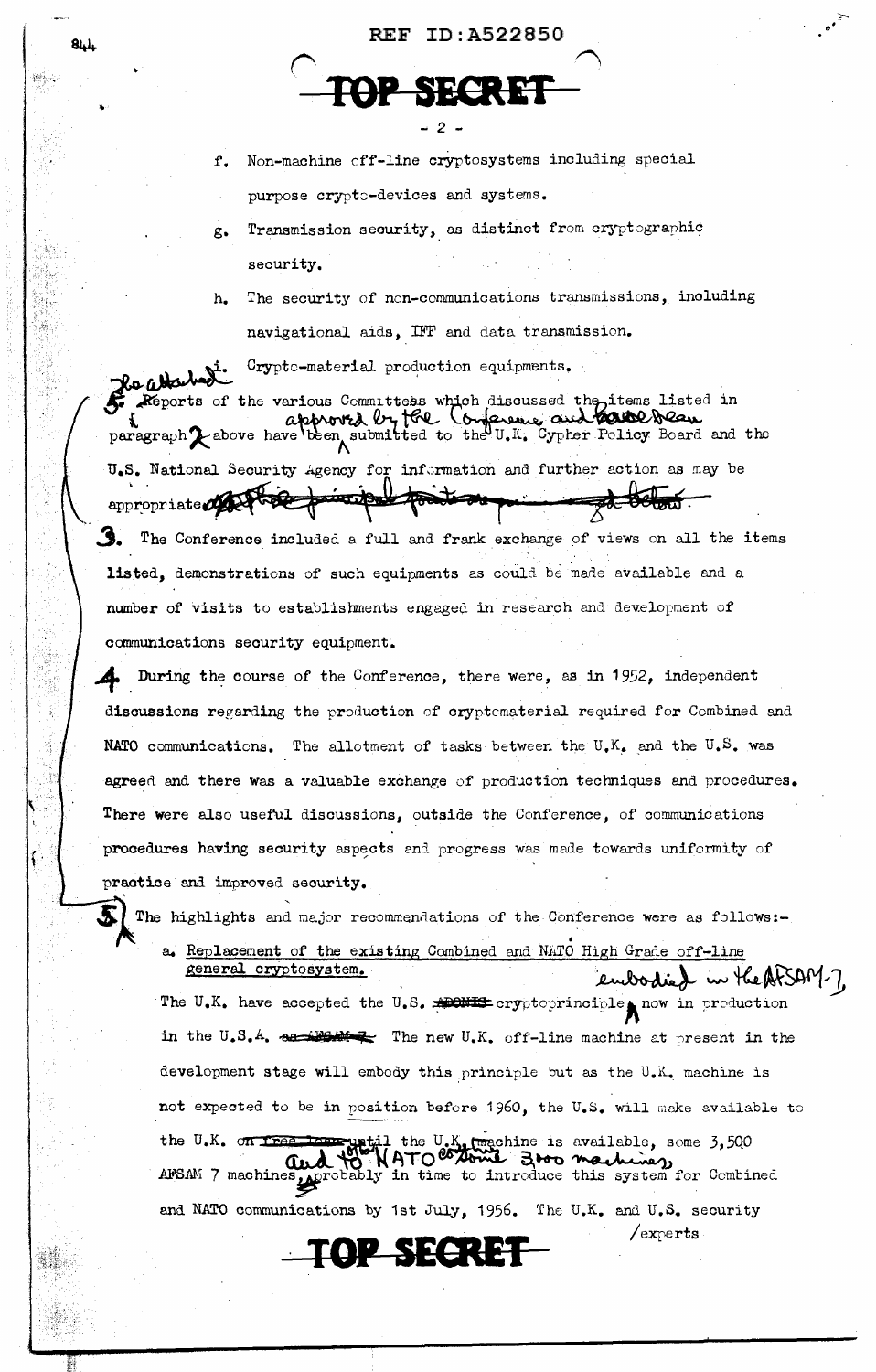# REF ID: A522850

 $-3 -$ 

SECRET

84.)

experts have agreed that the security provided by the existing LUCIFER system (CCM) is acceptable in the meantime. The U.K. and the AFSAM-7 exptoprinciple embodied in the AFSAM U.S. also recommend that ultimately the <del>rtenvatem</del> should be adopted for Combined and NATO Lon use.

- (b) Low echelon off-line cypher machine, without external power supply. The U.K. and the U.S. agree that there is a major requirement for a machine requiring no external Yower Supply for Combined and NATO A Vewal endlen use. by the Navier and Air Forces. There is no machine presently available which will meet this requirement but the D.17 now under deyelopment by the U.S. max provide a possible ultimate solution.
- (b) On-line teletypewriter cypher mechines.

Operational demands for equipment of this kind are greatly in excess of its availability. The U.K. and U.S. have a very limited number of on-line of in existence and others are in course of development. neme are capable of ment. interworking, owing to independent design ene hation to equip both terminals of any international link Longterm plans will aim at the maximum degree of standardisation, thereby reducing the lack of flexibility of communications and difficulties of maintenance caused by the present situation.

(c) Spurious emissions/ which endanger communications security. The U.K. and the U.S. agree that radiation, conduction and poteutrall induction from communication and crypto devices are  $grave$ sources of insecurity. This subject is receiving detailed examination by both countries.

) Speech security equipments.

No speech security equipments suitable for Combined and NATO use are available at present. The  $U_{\bullet}\bar{X}_{\bullet}$  and  $U_{\bullet}S_{\bullet}$  have a number of projects under development for strategic and tactical uses but as yet these have not been subjected to Field trials.

 $f(r)$ 

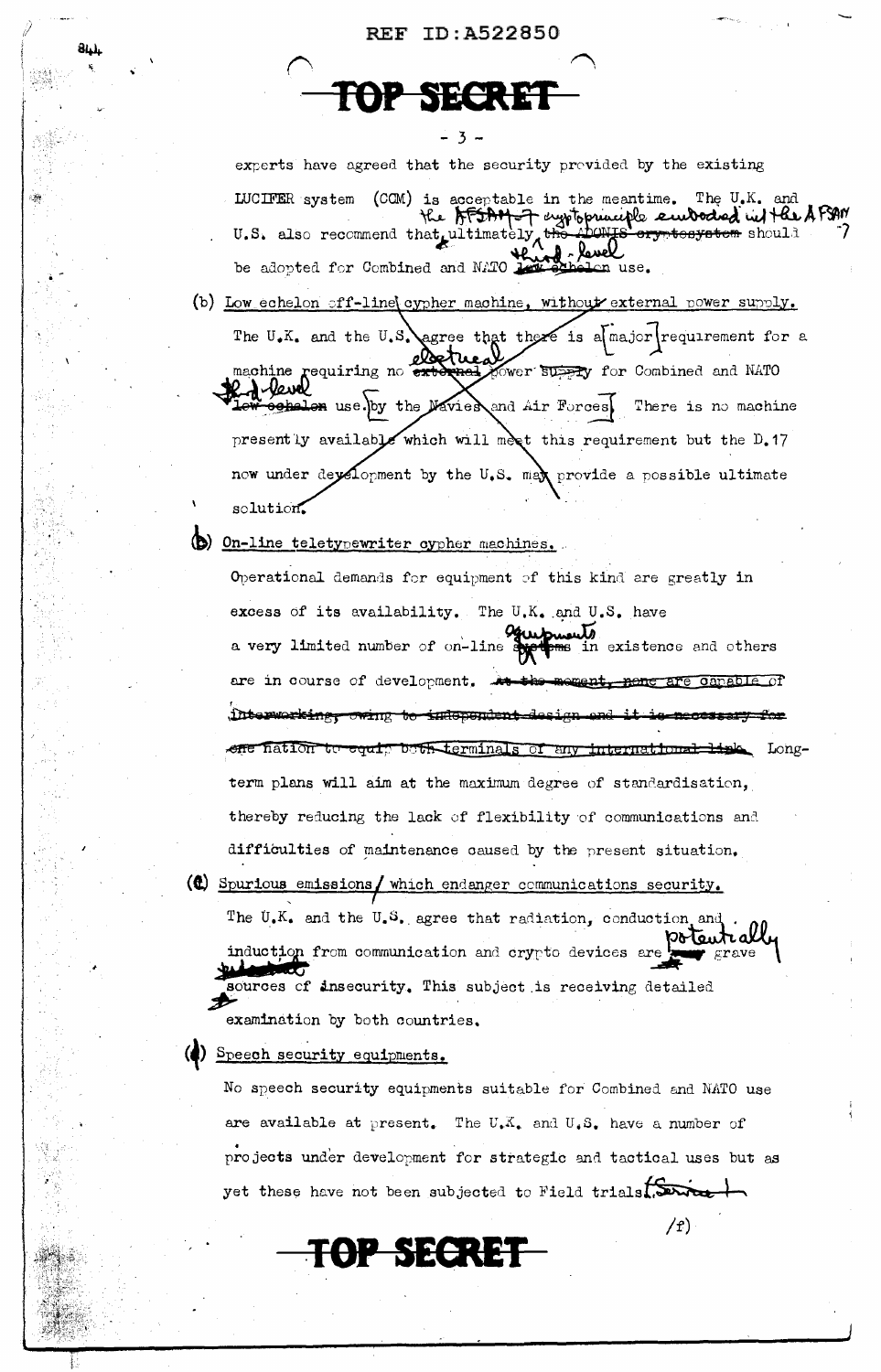- 4 -

# (cIFAX) Facsimile security equipments (CIFAX)

The U.K. and the U.S. have specific projects for black/white CIFAX under test but it is as yet too early to consider one to meet Combined requirements. As the CAN-UK-US JCECs have already agreed that multi-channel sub-carrier frequency modulation is the best method of transmission for CIFAX for other than short distances groundwave HF radio links, it is recommended that the Communications Equipment Panel of the JCECs be invited to agree a technical

specification for a multi-channel SCFM transmission s stem for Combined use with CIFAX.

(g) Non-machine off-line cryptosystems, including a multiplicity of requirements for The Conference reviewed hand systems for compat and special purposes and re-affirmed its congern at the lack of security and speed which have to be Locepted, due to there being no suitable machine system available at present.

Transmission security.

12 Nyan

The Conference was preatly concerned that unclassified messages Originated by Service authorities in peace time are transmitted ip plain language by insecure means. A such messages not only lead to the relevation of intelligence but they tend to nullify the good that can be achieved by otherwise sound security This is true for two reasons: because compilations of practices. individual unclassified items often provide intelligence of Secret or even <sup>T</sup>op Sorret classification, and because plain language messages related externally to cyphor messages, can jeopardise the security of the latter and  $\theta$ the address procedures employed Other aspects of transmission insecurity were also examined, e, g. call signs, unchanging frequencies, external characteristics of encrypted messages.  $/$ The

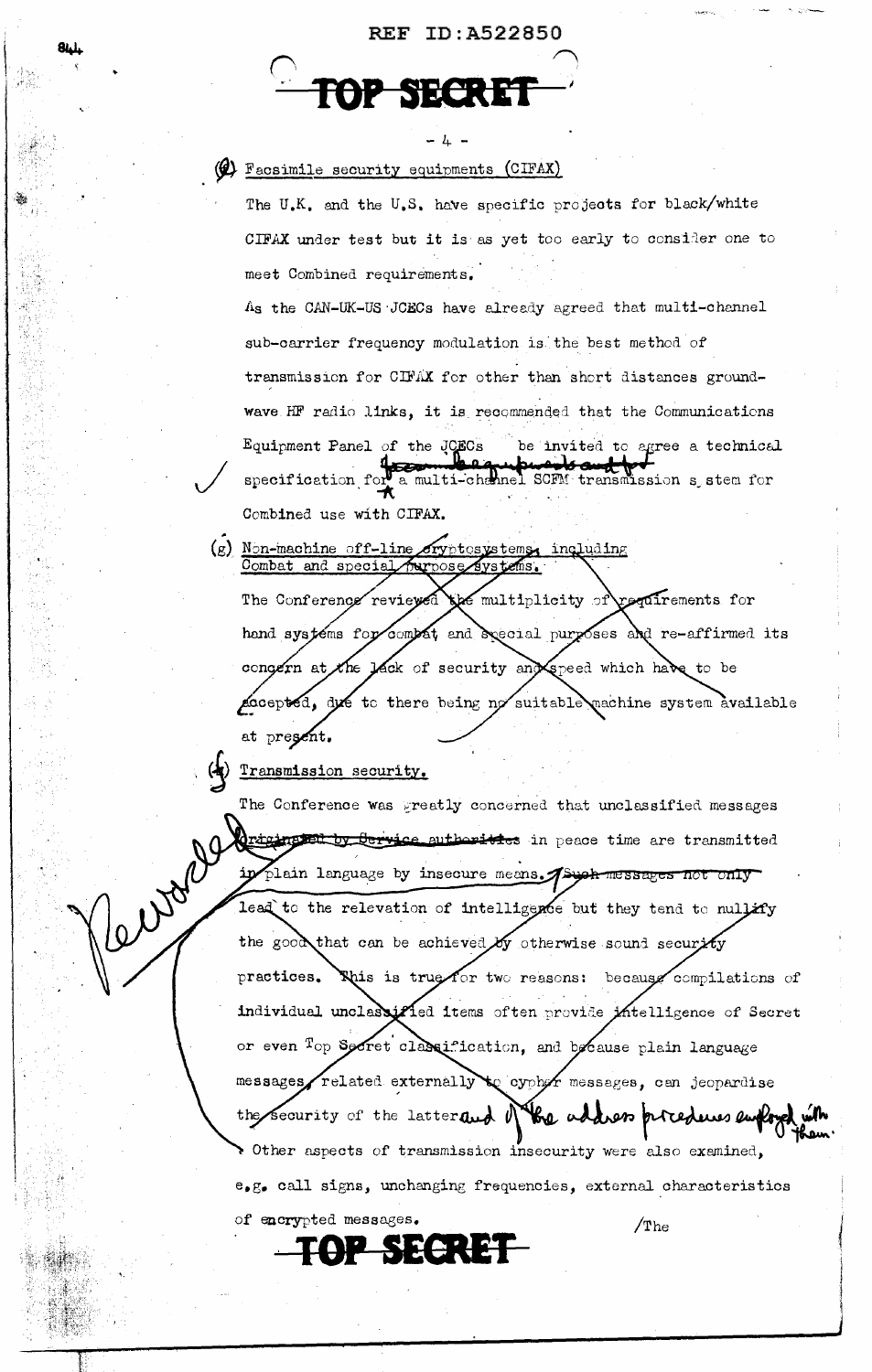Conference set up small Working The U.K U.S. recommende that ex Groups of security advisers and users to study these problems and propose their solution. The results should be exchanged between the U.K. and the U.S. and, on the basis of these, Combined plans should be made.

**REF ID:A522850** 

FOP SECRET

# Non-communications transmissions.

Neither the U.K. nor the U.S. cryptographic agencies were at this stage able to put forward any practical solution to the problem of providing security for such transmissions. It was considered that insufficient effort was as yet available for detailed study, even on a theoretical basis. If this study is to be undertaken, additional personnel or an alteration in priorities would be necessary.

On the subject of the use of SIF with IFF Mark  $X$ , it is recommended that the attention of the CAN-UK-US JCECs should be directed to the fact that the security agencies of both countries agree:

(1) that the present proposal for using SIF with IFF Mark  $X$ , with codechanging on Mode I is insecure as an identification system;

(2) furthermore, that the personal and functional identities of Modes II and III could be a valuable source of intelligence to an enemy:

(3) that the CAN-UK-US J.C.E.C.'s be invited to restate the security requirements for a system to operate in conjunction with  $I.F.F.$  Mk.  $X.$ This specification should contain information about the degree of confidence in the identification required, and the amount of risk which would be acceptable.

 $(4)$  that when the security requirements have been received from the CAN-UK-US J.C.E.C. X the cryptographic agencies of the U.S. and the U.K. make joint technical proposals for a new and secure I.F.F. system.

TOP SECRE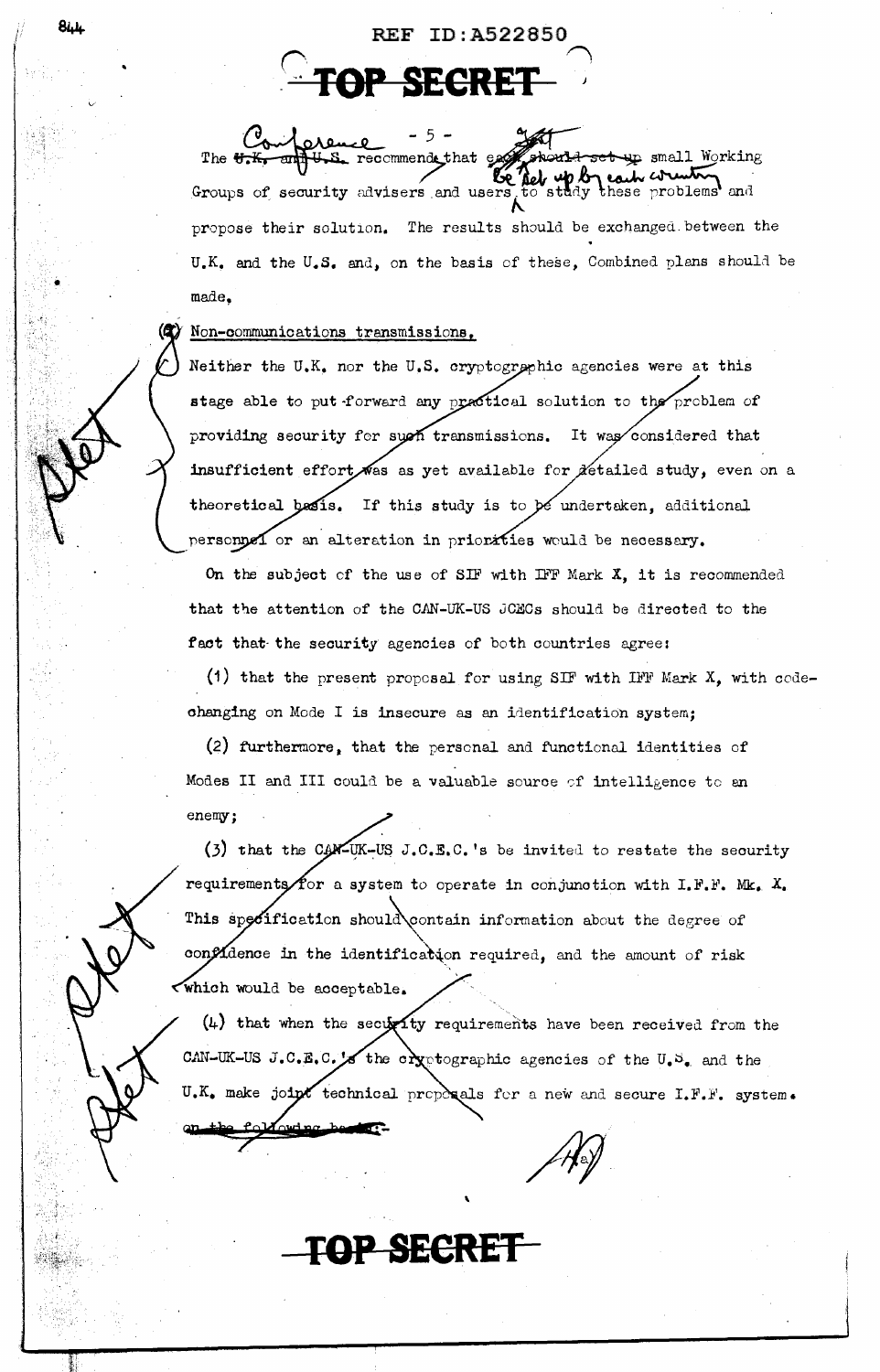REF ID: A522850

**NEGRE** 

 $-6-$ 

- kossible it should be compatedle with the Mark X  $(a)$  That if transponder unit.
- (b) That if (a) above is found be impossible they should, in communications agencies, conjunction with the app  $_{\rm{priat}}$ a of a new system providing the required developmenj recommend This system might have to be integrated with its securi own transponder if this is deemed advisable.

#### (K) Weather cryptosystems.

The U.K. and U.S. have agreed that the CCM should be adopted as the off-line machine system requested in the NATO Meteorological Plan and it is recommended that urgent action should be taken to secure acceptance through the CECS of the Standing Group with a view to placing the material necessary to implement the plan in position by the 1st May, 1954. It is appreciated that not all the od for och be supplied on-line teletypewriter security  ${\sf qu}$  men ${\sf k}$  ask by that date but very early provision should be made to equip the New York/Azores/Parix and Port/Kyautey service with suitable machines in an empression

Should an emergency arise before Ast May,  $\star$ he U.K. can  $1954,$ immediately offer sufficient quantities of the  $\boldsymbol{\mathfrak{\text{F}}}$  Meteorological Stencil Subtractor Frame system for rapid distribution to NATO is available. until the  $C_{\bullet}C_{\bullet}M_{\bullet}$ Progra (t) Engineering.

It is thought that considerable economy of development resources brief prog **Ch** on both sides of the "tlantic could be conjeved if trectory of a derr were TV ve prepared. Here program show nel for requirements, and which oryptographic equipments or systems should

selected to meet them. **t** Progre<br>It is inte CAN-UK-US tended to invite the  ${\mathsf Q}$ .E.C. <del>Teom</del>pile such a *A*irecto  $/(2)$ 

OP SECRET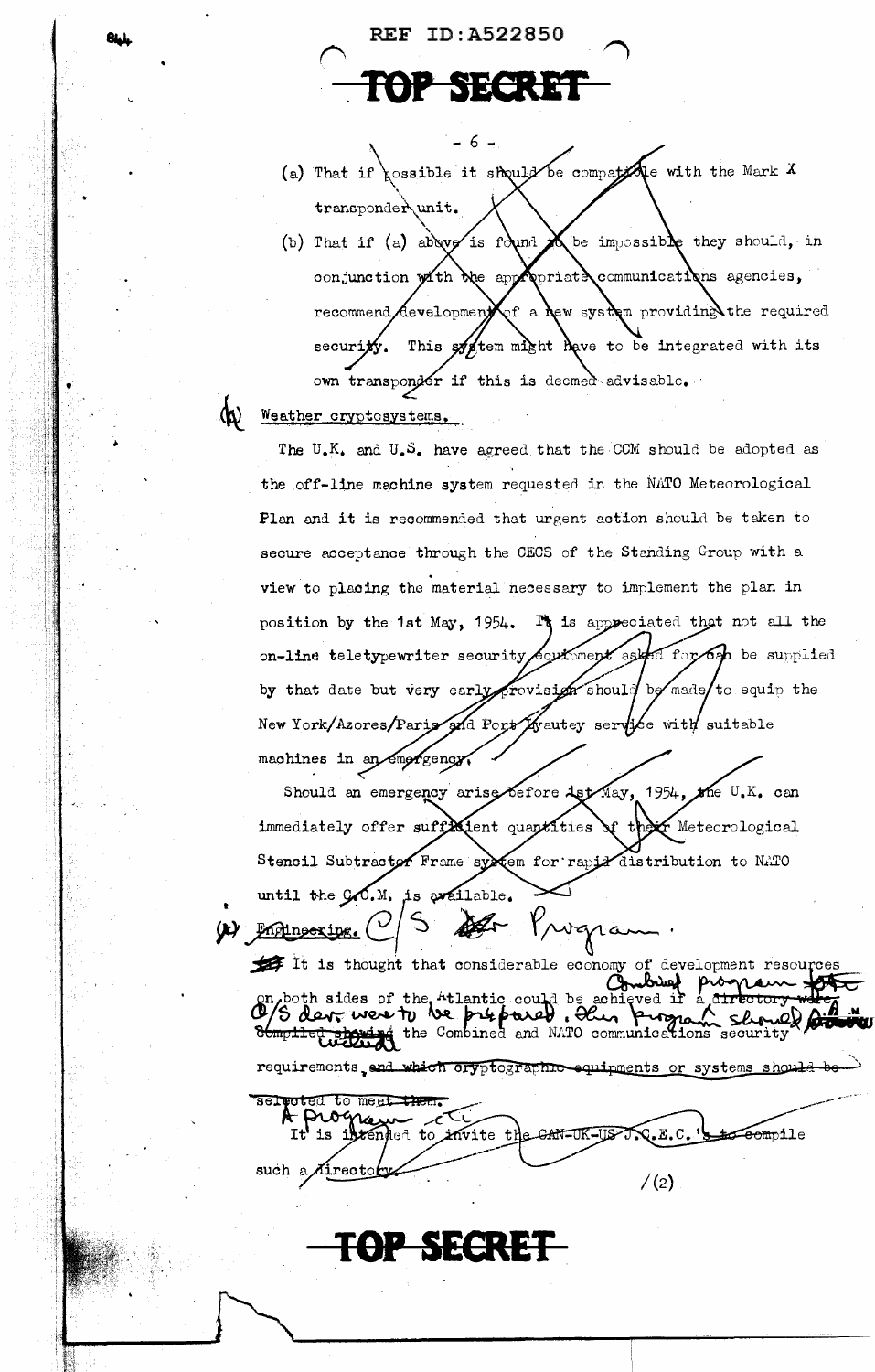**REF ID: A522850** <u>| ชู⇔ ; ] :e !</u> herrie Anew Of Componer a regular prodedute each nation It is recommended that as provide to the other on an indeplinite loan basis for test and examination engineering and first production models of components and equipments of  $m \mathbf{u} + \mathbf{y}$  al interest; and that if exchange is not practicable the equipment should be subjected to an agreed series of tests in the parent country.  $\epsilon$ tij d <u>advance</u> cant ces in el + CM ு C<del>onferenc</del>e tese will have a c<del>ircuitry si</del> profound offect upon crypto-operations, supply and maintenance of a treasured For this reason, thought as they/are practised to-day. and enall news  $\delta$ *pe رع* **Except** <del>kes</del> they dre planning <del>she</del> the Services di in a position to enjoy the full benefit of the advantages offered by electronic crypto equipments when they become availe. Co-ordination of Cryptographic and Communications Equipment Development. The present practice of almost independent development of cryptographic equipment and certain forms of communications  $\omega$ c d رىسىد equipment has would be incompatibility of one with the other. In order that compatibility may be achieved it is essential that such communications security as is required should be considered ammunice<del>tio</del>ns metric and the time when the Staff and Operational Specifications and/or acteriation are being Iitamv <u>tommitation</u> Turs necessary so that the cryptographic. equipment may designed to suit the requirements of the communications system or, where necessary, the communications equipment and practices  $\frac{1}{2}$  be adjusted to make possible the utilisation of an acceptable cryptographic system. It is recommended that the necessary steps be taken to ensure that to course of action is adapted by  $\sqrt{0}$  perating aw in hand with

81. L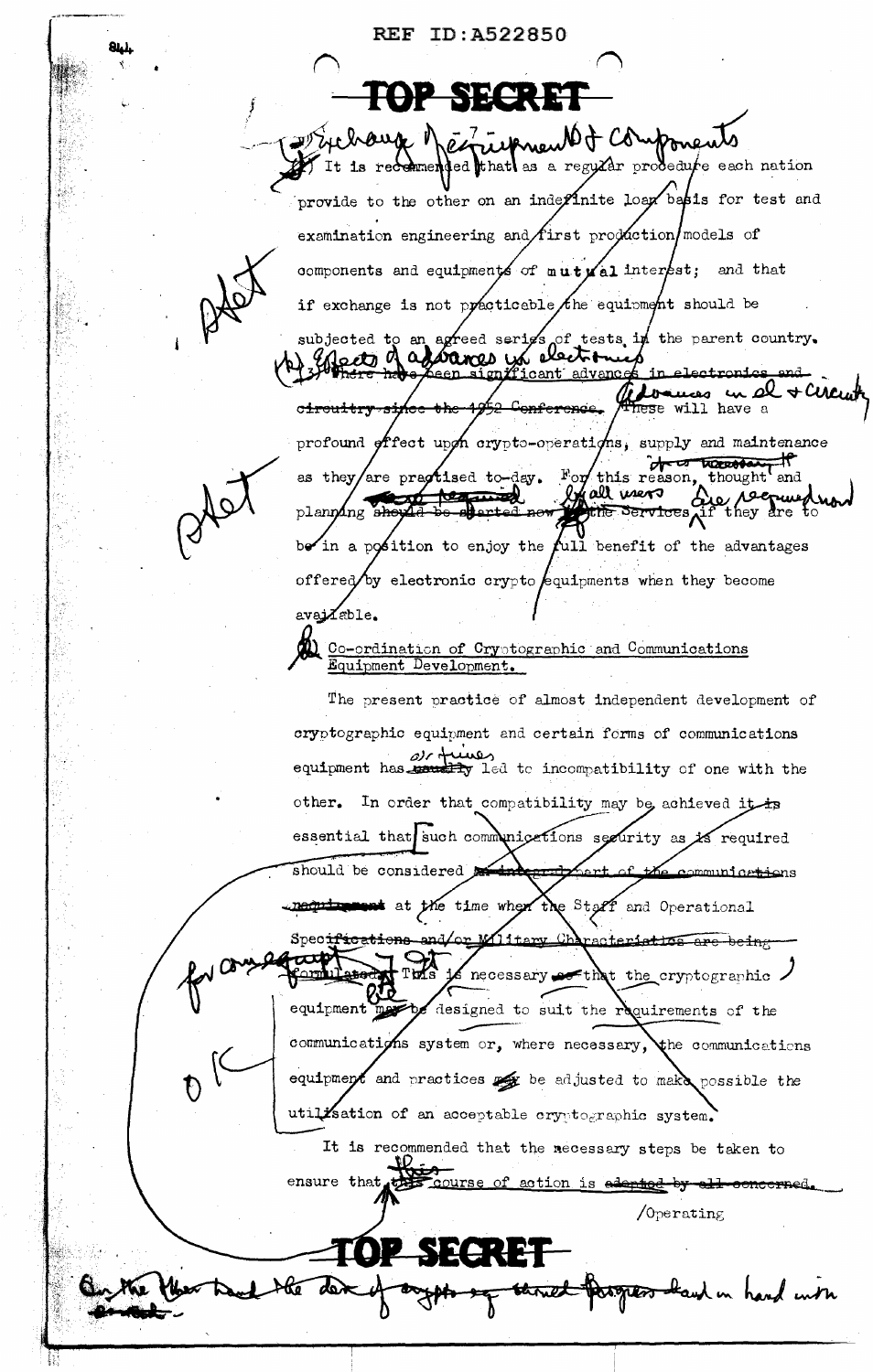REF ID:A522850  $\bigcap$ **SECRET** 

- 8 -

**W** Operating and Maintenance.

I

ĤĿ,

The development authority must maintain close co-ordination with the User Services so that the operating and maintenance requirements are made known at all stages in the development. thus. Heers may weigh the need for the equipment against the mointenance and training requirements and, if necessary, the development authority may adjust the design to meet the operating and maintenance problem.

It is recommended that there be consultation between the development engineers and the Service engineers and communicators as early as possible in the process of development of each equipment in order to achieve these ends.

# Standards of Security Requirements.

During the Conference the U.K. and U.S. security advisers prepared an agreed method for the technical statement of security assessments of cryptosystems and the Services have adopted a method of expressing their security requirements; these will be of mutual assistance in deciding whether a proposed cryptosystem affords adequate security,

# ~) Future Liaison.·

(1)  $Working Staff.$  It is recommended that there should be an exchange, on a semi-permanent basis, of working cryptanalysts and engineers from the research and development establishments of the two nations; and that details should be worked out between OPB/GCHQ and NSA,.

(2) Visits. It is recommended that the visits of engineers and security experts, independently of the Conferences, as already authorised (1952 Conference *Report* raragraph 11 e) should continue.